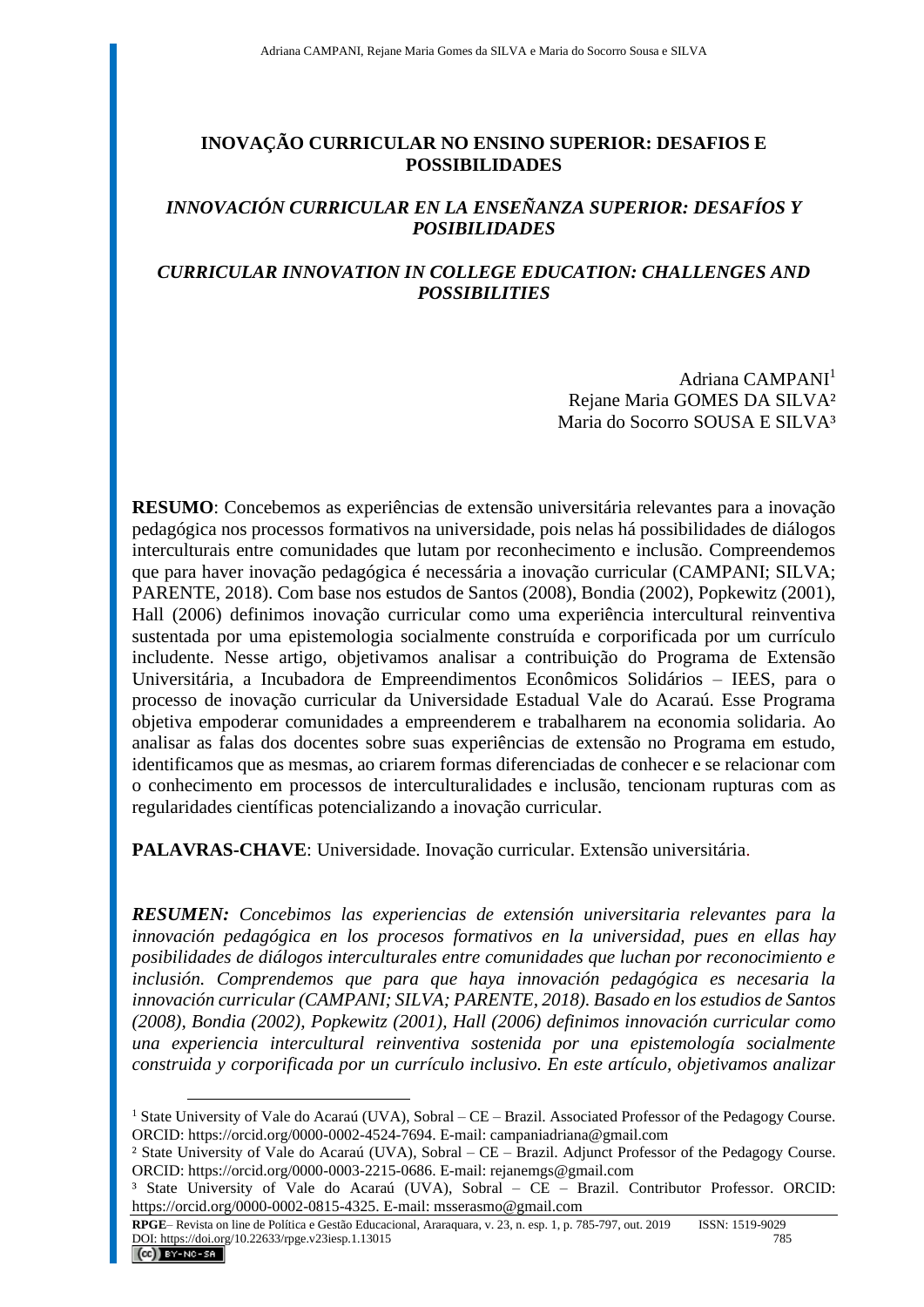*la contribución del Programa de Extensión Universitaria, la Incubadora de Emprendimientos Económicos Solidarios - IEES, para el proceso de innovación curricular de la Universidade Estadual Vale do Acaraú. Este Programa pretende empoderar a las comunidades a emprender y trabajar en la economía solidaria. Al analizar hablas de los docentes sobre sus experiencias de extensión en el Programa en estudio, identificamos que las mismas, al crear formas diferenciadas de conocer y relacionarse con el conocimiento en procesos de interculturalidad e inclusión, incitan rupturas con las regularidades científicas potenciando la innovación curricular.*

*PALABRAS CLAVE: Universidad. Innovación curricular. Extensión universitaria.*

*ABSTRACT: We conceive the university extension experiences relevant for pedagogical innovation in the formative processes in the university, because in them there are possibilities of intercultural dialogues between communities that struggle for recognition and inclusion. We understand that for pedagogical innovation it is necessary curricular innovation. (CAMPANI; SILVA; PARENTE, 2018). Based on the studies of Santos (2008), Bondia (2002), Popkewitz (2001), Hall (2006) we define curricular innovation as a reinventive intercultural experience sustained by a socially constructed epistemology embodied by an inclusive curriculum. In this article, we aim to analyze the contribution of the University Extension Program, the Incubator of Economic Solidarity Projects - IEES, for the process of curricular innovation of the State University Vale do Acaraú. This Program aims to empower communities to undertake and work in the solidarity economy. In analyzing the teachers' statements about their experiences of extension in the Program under study, we identified that, in creating differentiated ways of knowing and relating to knowledge in processes of interculturalities and inclusion, they intend to break with the scientific regularities, thus enhancing curricular innovation.*

*KEY WORDS: University. Curriculum innovation. University Extension.*

### **Introduction**

Despite several achievements in the historical generation of university knowledge and its application, the university, until very recently, has become open to criticism, since it brings the certainty of a unique institution of valid knowledge. Thus, it is shown as a small knowledge that closes the doors to the immensity of other knowledge about the world and its diversity in various senses and spaces. Thus, a knowledge without great attractions and with little joy, because it does not contextualize the lived. Thus, this institution, in its thinking from the perspective of science, is becoming its formative view under a single culture parameter, in reference to diverse subjects that could be considered in its breadth of value and meaning for knowledge and learning that involves all knowledge and its singularities, such as local knowledge. In this reflection, we report to scholars, among them, Boaventura de Sousa Santos (2007) when he emphasizes that, in this bias, epistemological and methodological alternatives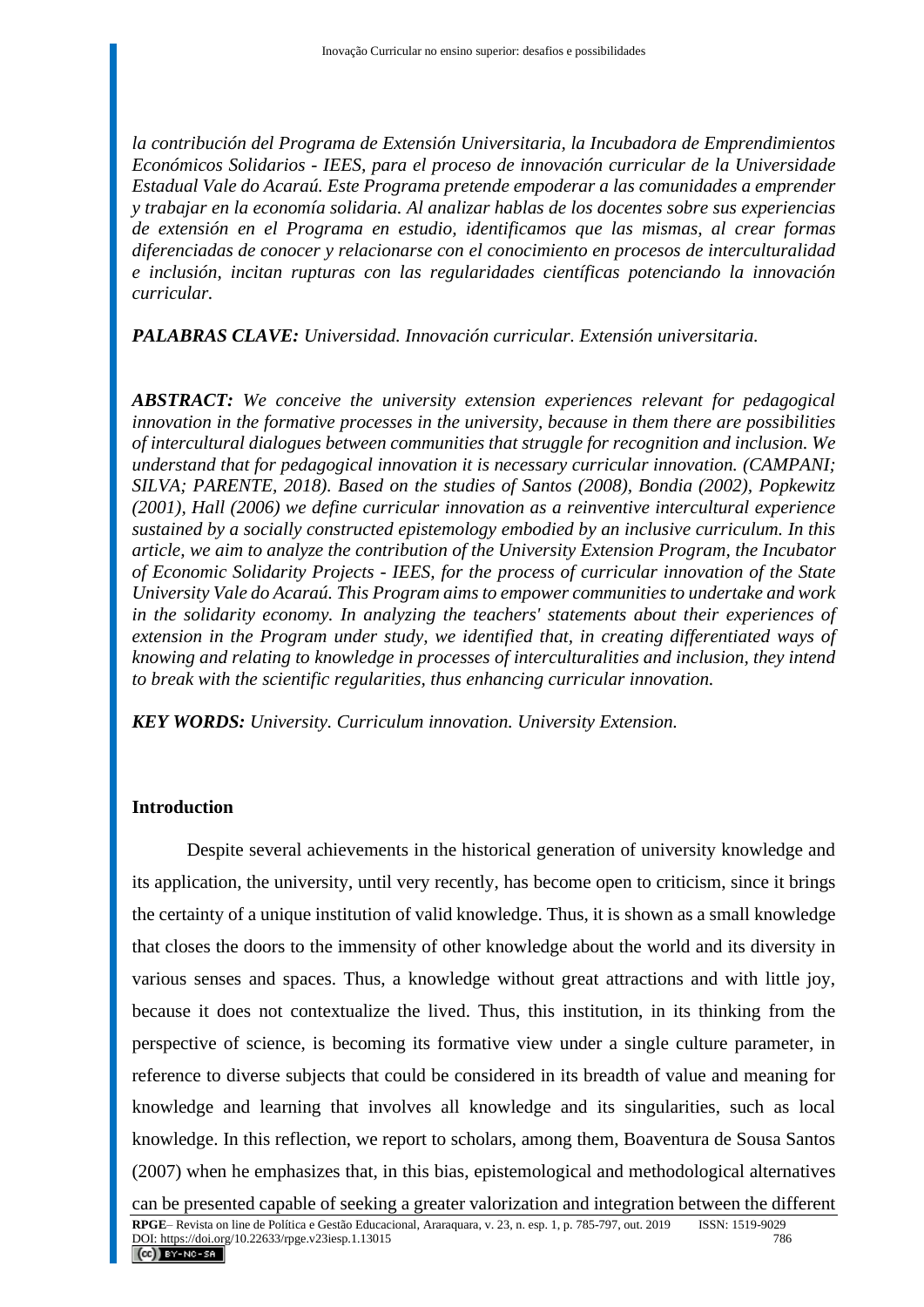knowledge in the perspective of knowledge ecology. According to this author, when we talk about the ecology of knowledges, we have to understand that this position of thought does not disregard scientific knowledge, but aims to interconnect the different existing knowledge in the world, including the colonized and inferiorized in the era of current modernity.

Nowadays, at university, one of the challenges is to build curricula that articulate knowledge, values and attitudes in an innovative perspective.

The understanding of curricular innovation at the university challenges us to conceive the university curriculum as a pedagogical experience in the formative process, as a producer of ruptures with instrumental technical rationality and as an ecological space for knowledge. Thus, we understand that curriculum innovation requires innovating ways of relating to knowledge or ways of understanding knowledge. Curricular innovation at the university requires a curriculum that recognizes differences, the development of investigative postures, the strengthening of knowledge through the active participation of university students, the legitimacy of "multi-university knowledge" (SANTOS, 2008).

Curriculum innovations recognize other forms of knowledge production, incorporating the socio-historical dimension of knowledge; it develops in a shared management of pedagogical acts with reflexive actions towards knowledge; understands knowledge as something complex and subject to reconfiguration, placing it as an inclusive mediator of socioaffective relations in the learning process (MASETTO, 2011; SANTOS, 1996/2000).

Therefore, we understand that curricular innovations are configured in experiences that can be punctual, momentary, contextual, relative, of varying dimensions, whose movement can only be captured from the eyes of their protagonists.

The policies to expand access and internalization of higher education provided for in the National Education Plan 2014-2024 (law 13.005/2014), as well as affirmative actions anchored in the quotas policies in Brazilian Higher Education, stimulated the access of different social groups, both teachers and students, to the university, generating a multiculturality of knowledge in new sociabilities in the university context. These new sociabilities become challenging for the university curriculum as these groups have intersecting individual and collective histories, knowledge and practices, enunciating an ecology of knowledge (SANTOS, 2008). Thus, curriculum innovation necessarily involves the process of inclusion and interculturality of diverse knowledge in the formative processes.

This research integrates the International Observatory of Social Inclusion, Interculturality and Pedagogical Innovation – OIIIIPe (Portuguese initials), coordinated by the Federal University of Rio de Janeiro - UFRJ, and has the purpose of knowing and analyzing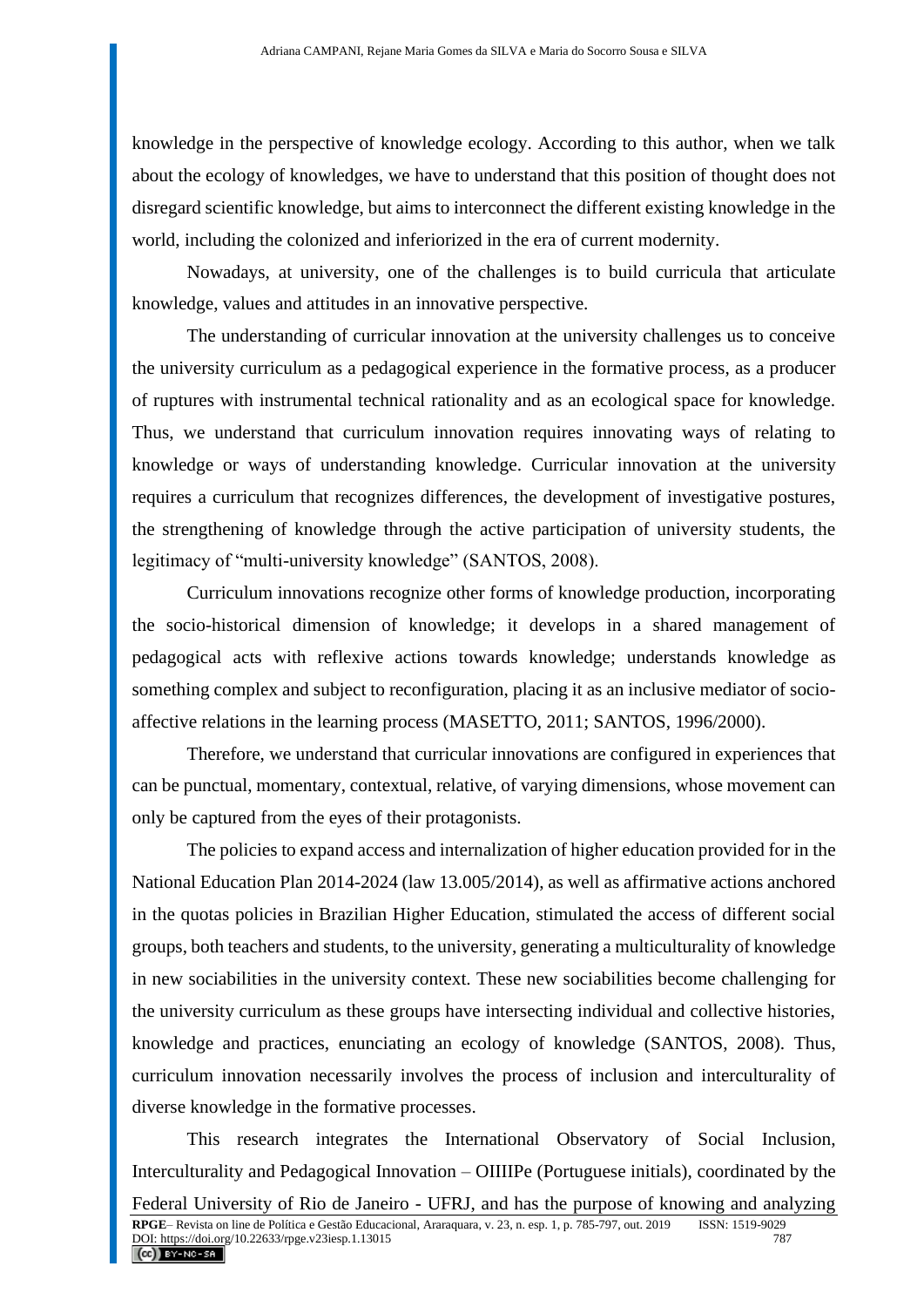pedagogical experiences in the university context committed to intercultural mediation, with innovative pedagogy and social inclusion. The methodological perspective of this research meets the principles of descriptive qualitative research seeking the understanding of the object from the information gathered from various sources such as documentary analysis, observation in focus group meetings and interviews with teachers.

In the present article, we propose to present part of this research that includes an exploratory analysis on the contribution of the University Extension Program, the Solidary Economic Enterprises Incubator – IEES (Portuguese initials), to the curricular innovation process of the Vale do Acaraú State University. The study is based on document analysis and testimonials of the teachers involved in the program, basically those who participated in the Think Solidarity Group – GPS (Portuguese initials). The teachers' statements, mentioned in this article, were captured and recorded at the focus group meetings (GPS): university professors who participate in the Program under study and hold periodic meetings to evaluate and plan actions with the incubated groups. The interviews with the teachers, provided for in this investigation, will be conducted in the second stage of the study. Our exploratory analysis concluded that curricular innovation requires processes of paradigmatic ruptures with scientific regularities, the creation of different ways of knowing and relating to knowledge in processes of interculturality and inclusion of knowledge.

# **The University Extension Program Solidary Economic Enterprises Incubator - IEES at Vale do Acaraú State University-UVA**

The Solidary Economic Enterprises Incubator - IEES is an Extension Program of the Vale do Acaráu State University - UVA based in the city of Sobral in the state of Ceará. IEES/UVA is an extension program supported by the principle of solidarity economy, comes with the support of the National Cooperative Incubator Program - PRONINC 2007 (Portuguese initials) and, since 2008, develops work with groups in the process of incubation in communities.

IEES / UVA operates in the geographic partner region of the semi-arid Northwest of Ceará State with the objective of empowering communities to undertake and work in the solidary economy. It also seeks to develop and disseminate incubation methodologies; contribute to the strengthening of the self-management of incubated groups and train students and train teachers in solidary economy.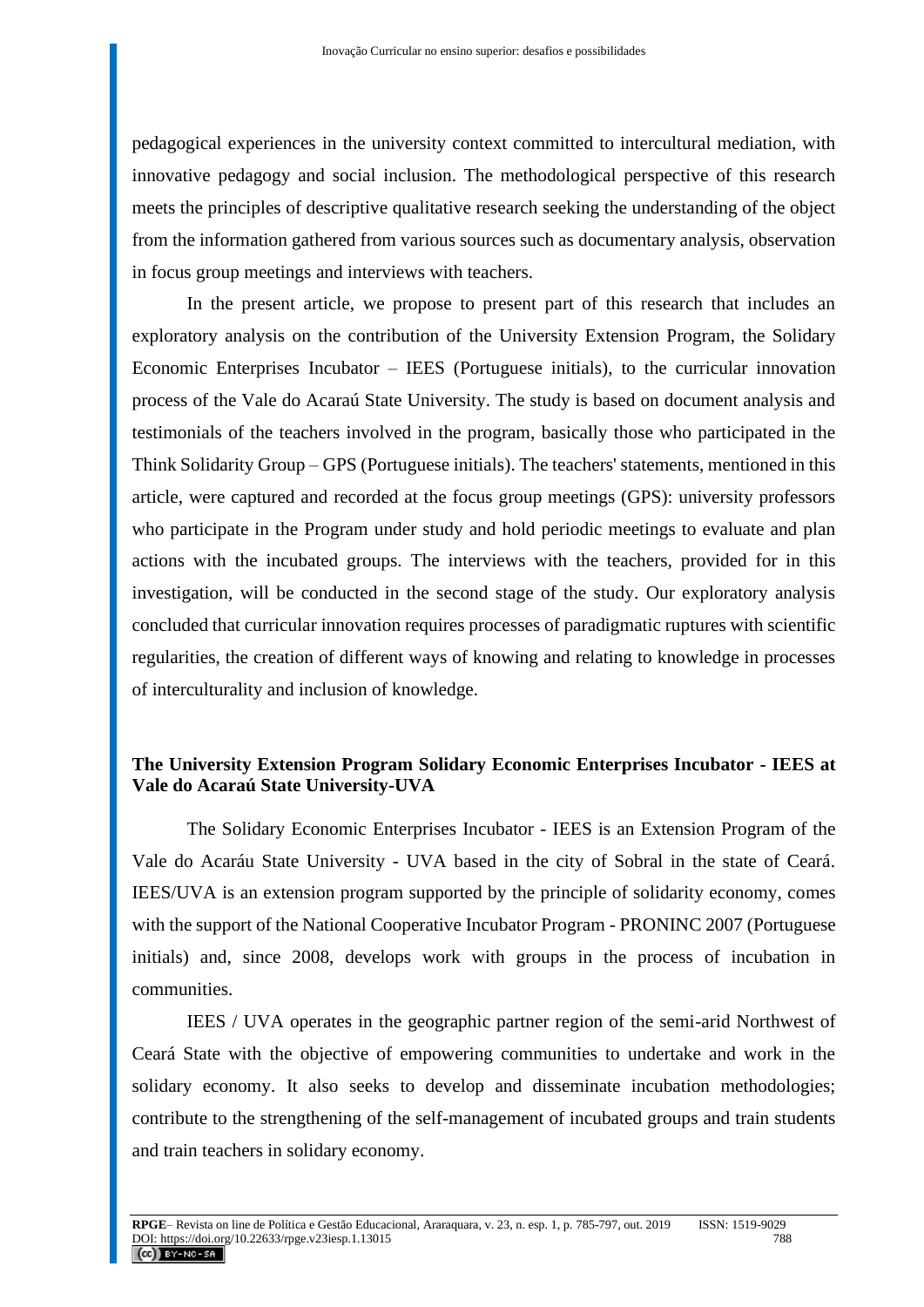We found in the project report in partnership with the Solidary Economic Enterprise Incubator (IEES), entitled Science, Technology and Society in the Semiarid, effective from December 2013 to April 2016, that territories (enterprises in incubation processes in community) are the central focus of this IEES.

The report highlights that IEES represented itself as Solidary Economy and Community Entrepreneurship - living, thinking and doing, which includes, among other themes, the methodologies and practices aimed at entrepreneurial training from the perspective of the solidary economy and sustainable development. According to the term of the National Program of Cooperative Incubators (PRONINC, 2007), we call the projects in the community incubation process, Sector Groups and Productive Chains, as can be seen in the following table:

| Production, processing and marketing of agri-food products: urban and |
|-----------------------------------------------------------------------|
| periurban, rural, family and ecological agriculture                   |

| 1. Solidary Farmers' Cooperative of Ceará Consultation status and incubation<br>North Zone, Santana do Acaraú/CE                                   | expectation                                       |
|----------------------------------------------------------------------------------------------------------------------------------------------------|---------------------------------------------------|
| 2. Agricultural Cooperative of the Settled $-$ Effective incubation status<br>COOPASA, Santana do Acaraú/CE                                        |                                                   |
| 3. Santana do Acaraú Beekeepers Association Effective incubation status<br>/CE – APISA (Group of Women Harvesting<br>Sweetness)                    |                                                   |
| 4. Rural Association of Chora – Mini-Industry Preliminary state of incubation<br>CASTACAJU, Santana do Acaraú/CE                                   |                                                   |
| 5. Family Farming Fair - FEAGRIFAMILIAR, Effective incubation state<br>Santana do Acaraú/CE                                                        |                                                   |
| 6. Family Marketers Association - AFAF, Effective incubation state<br>Santana do Acaraú/CE                                                         |                                                   |
| 7. Sobral's Concentrated Food and Popular Consultation status and incubation<br>Nutrition Company – NUTREPOPS, Sobral/CE expectation               |                                                   |
| 8. Baixo Acaraú Family Farmers Cooperative – Preliminary state of incubation<br>COOPFAB, Bela Cruz/CE                                              |                                                   |
| Small and Medium Rural Producers Consultation status and incubation<br>$9^{+}$<br>Cooperative of Morrinhos – COOPAMOR, expectation<br>Morrinhos/CE |                                                   |
| Services, popular oriented microcredit, social and community management and other<br>related                                                       |                                                   |
| 1. Santana do Acaraú Social Bank -<br><b>BASSA/CE</b>                                                                                              | Preliminary state of incubation                   |
| 2. Juá District Young Entrepreneurs Association<br>- AJE, Irauçuba/CE                                                                              | Effective incubation state                        |
| 3. Juazeiro Social Bank - Juá, Irauçuba/CE                                                                                                         | Consultation status and incubation<br>expectation |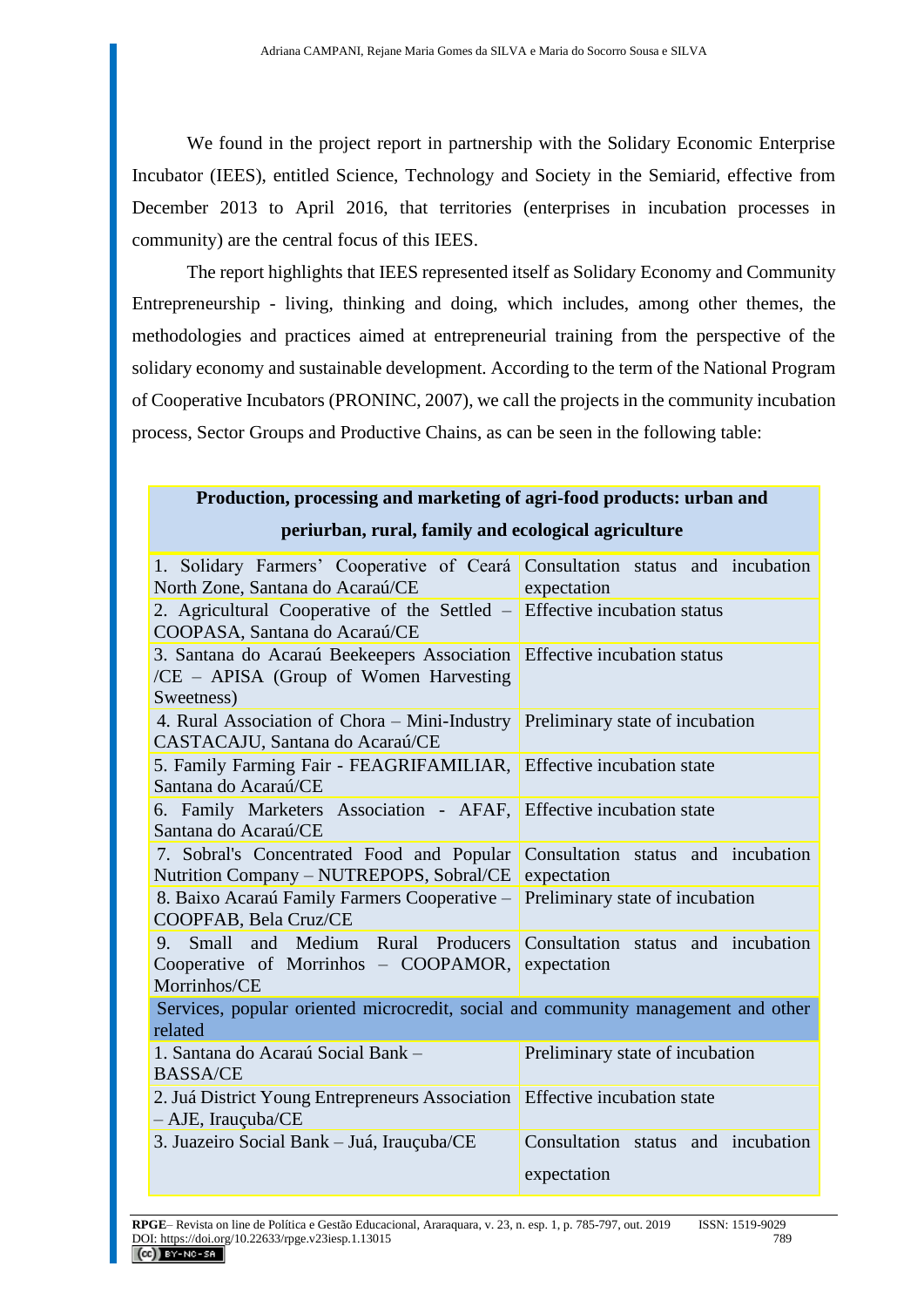| 4. Community Association of Residents of Juá<br>District – ACOMDIJU, Irauçuba/CE | Preliminary state of incubation                      |
|----------------------------------------------------------------------------------|------------------------------------------------------|
| 5. Community Association of Cachoeira – Sítio<br>Cachoeira, Meruoca/CE           | Consultation status and incubation<br>expectation    |
|                                                                                  |                                                      |
| 6. Youth Collective Secretariat of the Rural                                     | Preliminary state of incubation                      |
| Workers Union of Santana do Acaraú /CE                                           |                                                      |
| Handicraft                                                                       |                                                      |
| 1. Ceará North Zone Artisans Network                                             | Consultation status and incubation                   |
| <b>EMBALO SOLIDÁRIO, Sobral/CE</b>                                               | expectation                                          |
| <b>Complementary Health</b>                                                      |                                                      |
| Complementary Health Corner – Centro Social                                      | Consultation status and incubation                   |
| Rosa Gattorno, Sobral/CE                                                         | expectation                                          |
| Solid waste                                                                      |                                                      |
| Popular Cooperative of Economic Practice<br>$\sim$                               | Consultation status and expectation of               |
| Ambiental - COOPESA, Sobral/CE                                                   | incubation                                           |
| Massapê Solid Waste Pickers Group/CE                                             | Consultation status and expectation of<br>incubation |

Source: Management report IEES/UVA: Science, Technology and Society in the Semiarid, (2018).

According to the table above, the territories initially incubated in IEES, mostly, belong to the municipality of Santana do Acaraú. We believe this is due to what we have already reported about the coordinator of this Incubator having been exercising the role of municipalist in this municipality for many years, prior to the implementation of IEES, which is why he had already been building the trust and respect of the subjects of this locality. However, the seriousness of this walk has also been extended to other places that IEES has been welcoming, being Irauçuba and Acaraú.

Another feature is the diversity of thematic areas, an interesting situation that we found, because generally people, at first, have a misconception about what type of territory should be incubated. We find out that it is any other name as long as there may be interest, need, dialogue and understanding that the incubation process is important for the improvement of territory development and the achievement of major advances for sustainable and collective thinking and living.

Since 2008, IEES has had numerous partners such as the National Secretariat for Solidarity Economy - SENAES/MTE (Portuguese initials); Brazil's Northeast Bank, through its Technical Projects Office – ETENE (Portuguese initials); the Municipality of Santana do Acaraú - PMSA, especially its Secretariat of Agriculture and Water Resources; the Diocese of Sobral; the Terra Three Office of the Rural Workers Unions of Santana do Acaraú and Irauçuba; the Great Community Council of Santana do Acaraú - CONSELHÃO among others.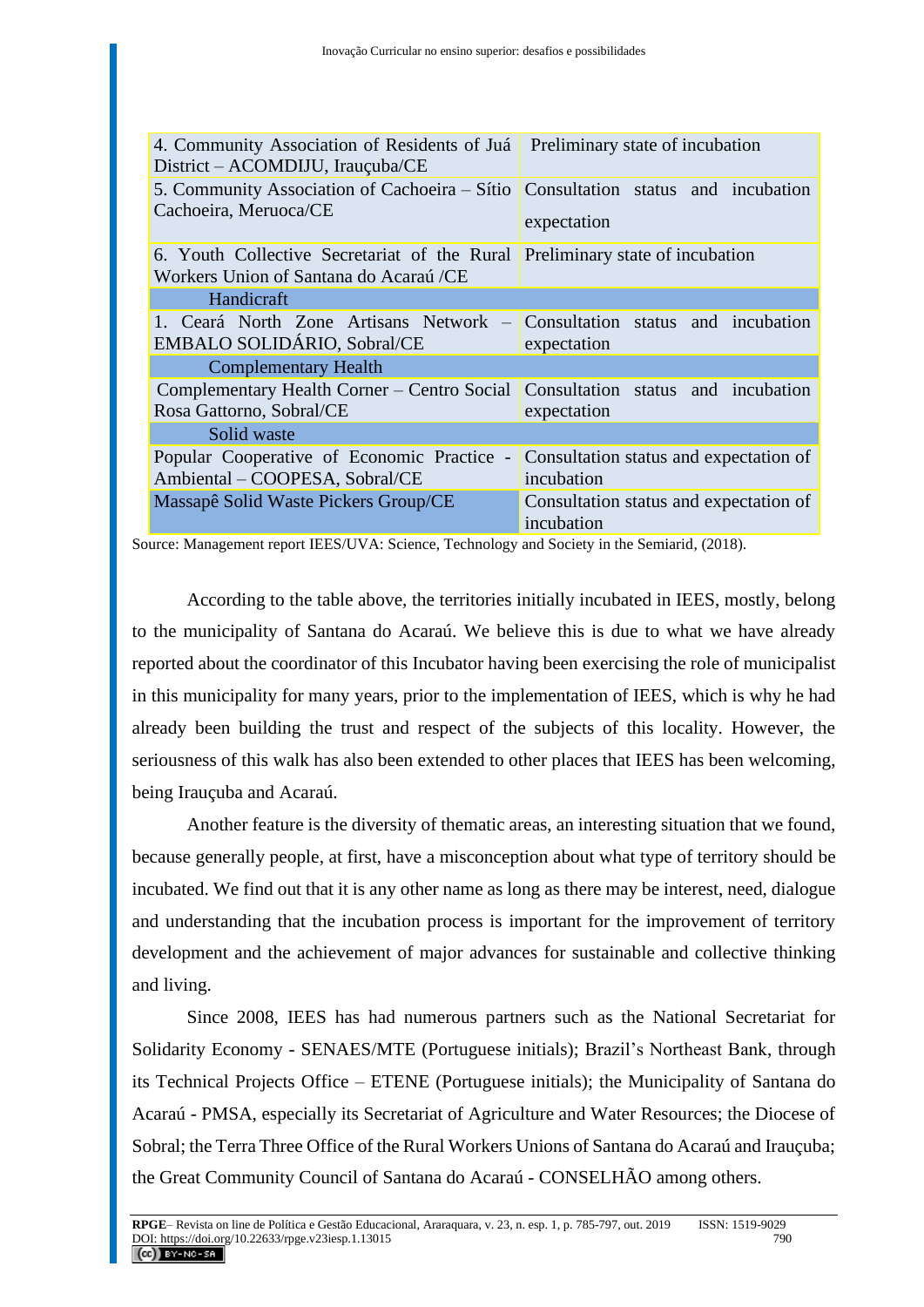The solidarity economy is aimed at a low-income public with a specific policy and technical-operational support to foster self-management processes based on participatory and democratic relations.

In a partnership between public, private, third sector, community and academic groups, IEES calls upon the University to know, recognize the solidarity economy as a pedagogical territory and knowledge production.

In a meeting of IEES/UVA with teachers and students of the participating courses, the coordinator stresses that in the Program "it is essential to develop staff in an eminently democratic and self-forming management, which adds a reality of continuous learning and sustainable culture of the organization". Continuous learning requires commitment to the needs of incubated groups, needs that go beyond technical and technological knowledge.

IEES has brought together academics (students and teachers) from the Pedagogy, Business Administration, Animal Science and Civil Engineering courses, thus seeking the formation of an interdisciplinary team. In this context, the Think Solidarity Group (GPS) arises with the objective of creating reading dynamics, reflections and mentoring on the demanded themes of the incubated groups.

In the IEES/UVA GPS, teachers and students develop a methodological process to qualify to build and plan actions with incubated groups. This process involves awareness raising, capacity building, capacity building, discussion and monitoring of the efforts of structuring the groups in Incubation and Community processes. Review motivations, interest and understanding of the themes experienced, so that minimum schedule and new forms of action can be reviewed according to the goals of the goals and constant activities in the experience.

The experience of this group resulted in the creation of a discipline entitled Cooperatives and Associations with the purpose of provoking discussions and reflections on solidary economy for undergraduate students. The program coordinator states that the IEES/UVA GPS "has been fundamental for the construction of this new look in the formation of our students, as well as for the work and actions of the Incubator in the municipalities it serves".

The process of reinventing new sociability in the university requires from the professor the faculty to reinvent itself. Create different ways to communicate and relate to your different interests, desires and ways. Know how to find different opportunities for mutual enrichment and enable new inventions of sociability. Generate different forms of power struggles and promote multiple sources of authority and rights.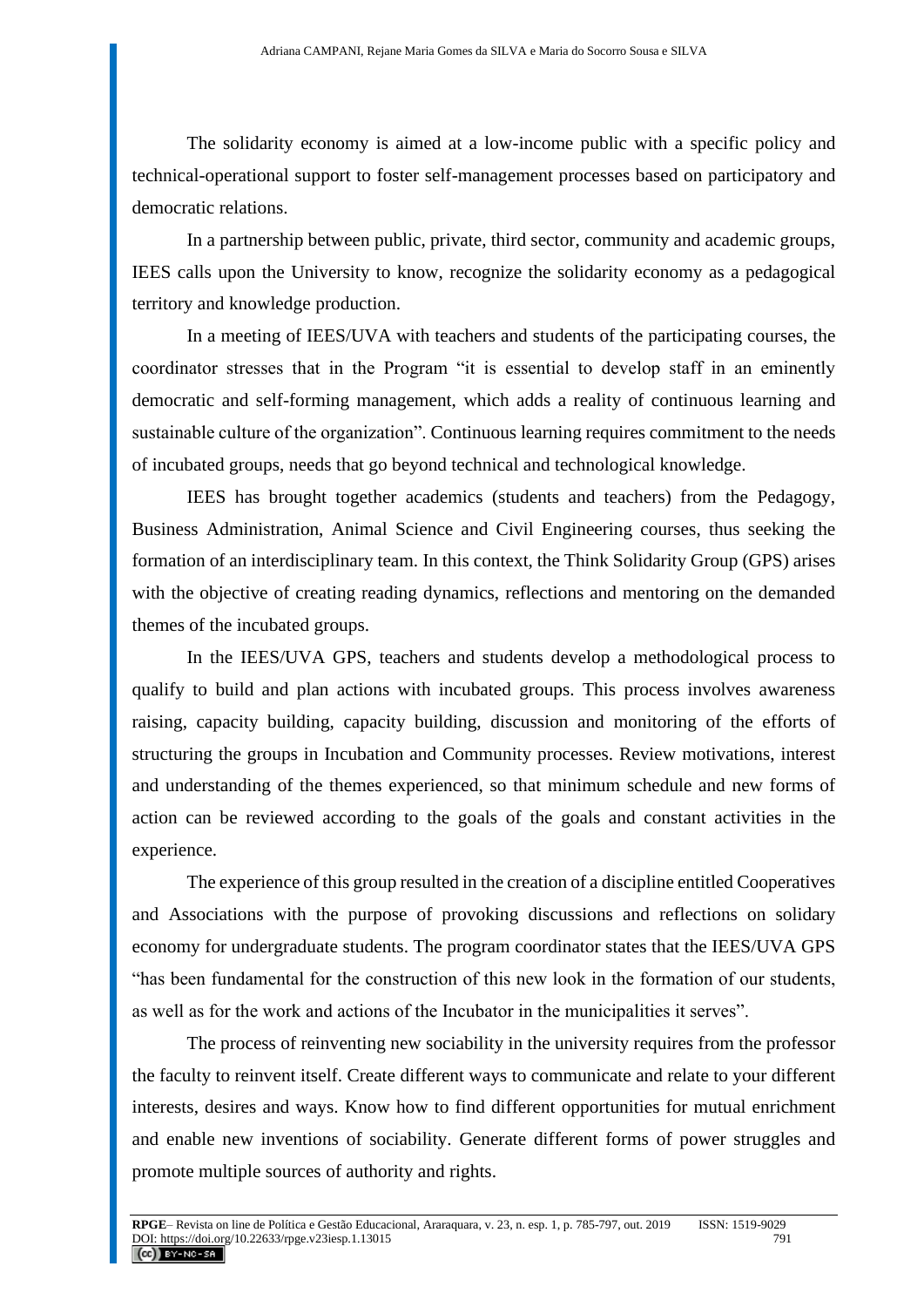When talking about the experience in the Incubator, university professors highlight the exchange of knowledge as one of the main contributions to the enrichment of academic experiences. The professor of the Business Administration course emphasizes that by working with the incubated groups on "the concepts of municipality, citizenship, government plan, urban planning and the agrarian question, production and increase of family income, exemptions and tax justice, among others", his view on these concepts has broadened, as this solidary base is a political practice, for several reasons, such as questioning unequal relations, whether in the field of production, marketing, culture between people and organizations. Arguing that its strength lies in its capacity for organization, association with other people and social movements.

The search for a participatory democratic management, which accepts the permanent sincere dialogue in a horizontal relationship, having as its main object themes: solidary economy, income, family farming, among others.

The eyes of university professors indicate the reinventive effort to relate to the knowledge of their subjects as the collaborative process between the meetings of the Think Solidarity Group and the incubated groups provoked reflections on the economic, social, political and project management demands. In this process it is possible to identify a contextual university knowledge, the result of a collaborative, shared and interventional research, where the problematization starts from the dialogue between researchers and social protagonists in a methodological theoretical process of "inverted extension" (SANTOS, 2008).

University extension can be a form of knowledge production through experience. It has characteristics that, if well used, can contribute to a significant change in the teaching and learning process, as it has a different methodological arsenal; it is made up of meetings between students, teachers and the community, and through these meetings, it is possible to incorporate other knowledge, create a new common sense and broaden the reflection on practices because they are constituted by experiences (CAMPANI; GOMES; PARENTE, 2018).

Given these aspects, it is observed that the curriculum dynamics, in the context of university extension, is a path towards change, evoking new paths, acting as a mediatorinclusive of socio-affective relations, opening up to epistemological protagonism and recognizing new authorships in the perspective of knowledge production.

The ecology of knowledge is a deepening of action research. It implies an epistemological revolution within the university and as such cannot be decreed by law. The ecology of knowledge is essentially based on the intercultural pedagogical experiences that are provoked by extension actions and potentialize the processes of inclusion in the university. They are intercultural pedagogical experiences because they recognize the difference and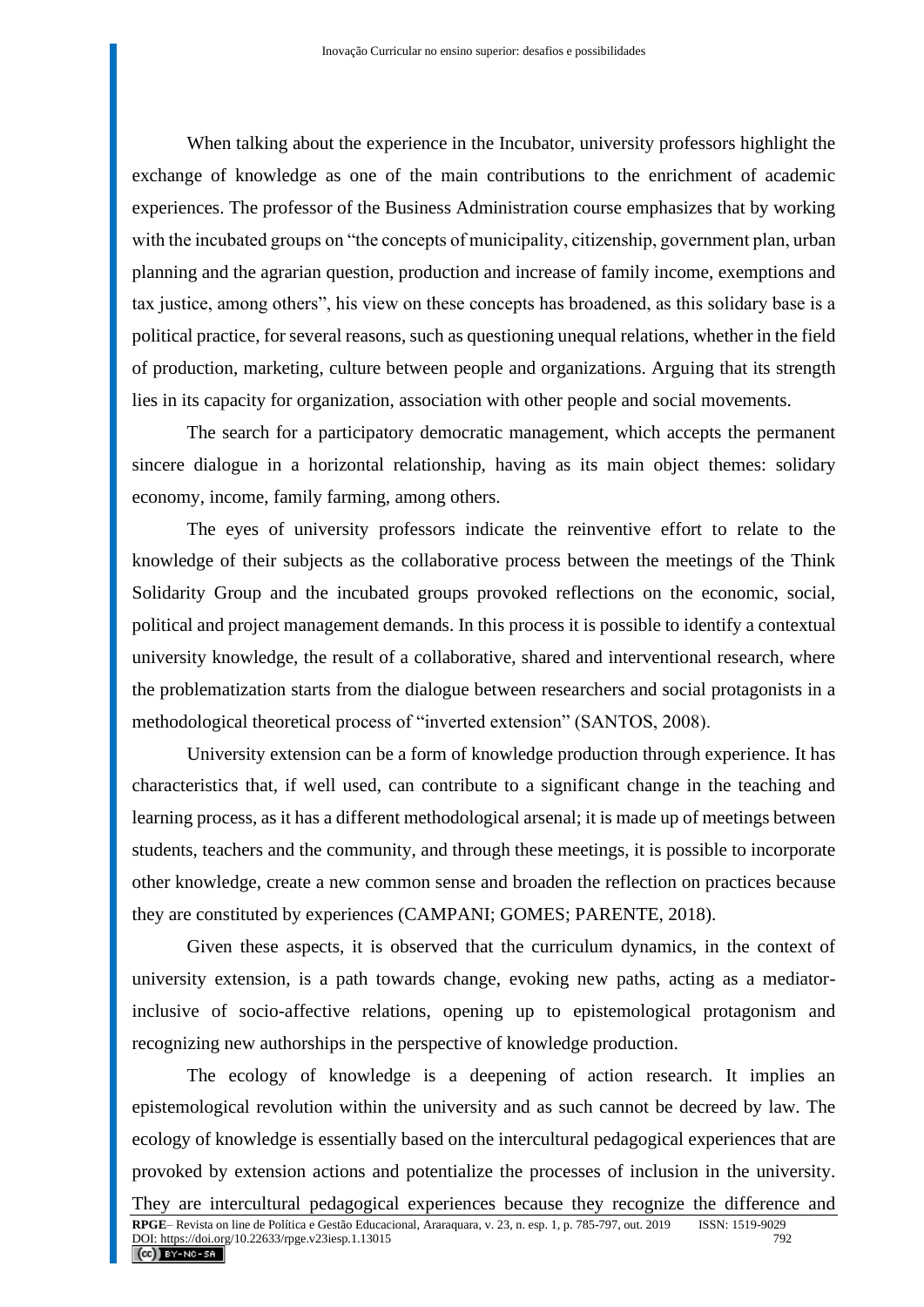recognize it in sharing and exchanging experiences. And in this learning "with" that knowledge is socially constructed, designed and embodied by an inclusive curriculum.

The teachers point out that the challenges of IEES are great and "that when facing such difficulties in defense of its way of thinking, reflecting and being in the perspective of the solidary economy, which is its central singularity, it becomes and affirms itself as a territory of confrontation and difficulties inside and outside the academy"( teacher administration course).

The reinventing principle of the knowledge produced would be in the participation and protagonism of the teaching practice in intending and recreating the paths taken for the approximation between the social groups and the university. These paths are being glimpsed according to their limits, in order to produce a border subjectivity between institution and society. The significance of this border subjectivity punctuates the epistemological dispute. This epistemological confrontation between different knowledge and knowledge intends to curricular principles requiring a more open, flexible and heterogeneous, less hierarchical organization, calling into question the relationship between science and society.

There is an understanding that everyone involved in IEES projects learn a lot in the knowledge exchange process and the challenges increase as existing scientific knowledge does not respond to political, social, emotional and cultural demands. The reflection processes nurtured by Think Solidarity Group serve as a reflection space for teachers to reinvent themselves in their disciplinary spaces. In this sense, the innovative process is strengthened because it destabilizes, generates discomfort, produces movement. Curricular innovation is always intentional and carries the burden of complexity of the initiative, since it presupposes a transformative pedagogical thinking.

The IEES/UVA based on solidary principles focusing on family farming, usually makes a kind of diagnosis through dialogue with each specific territory that seeks it. Respecting, thus, its specificities to actually have real precision of what can contribute to the strengthening of this territory. From this reading, it follows for studies and debates on which directions should follow. Thus, by acquiring the maximum depth on specificities, through thematic studies, fostering discussions with the team (coordinator, teachers, academics and former academics), to subsequently plan extension activities, namely workshop, meeting among others to explain relevant points that aim to contribute to the empowerment of territories, and at the same time, understand in the process what these territories actually aim to contribute to IEES.

If you need a partnership for a specific issue that IEES does not reach, you are looking for partnerships that can add to the advance of the territory, so the intention is to join forces.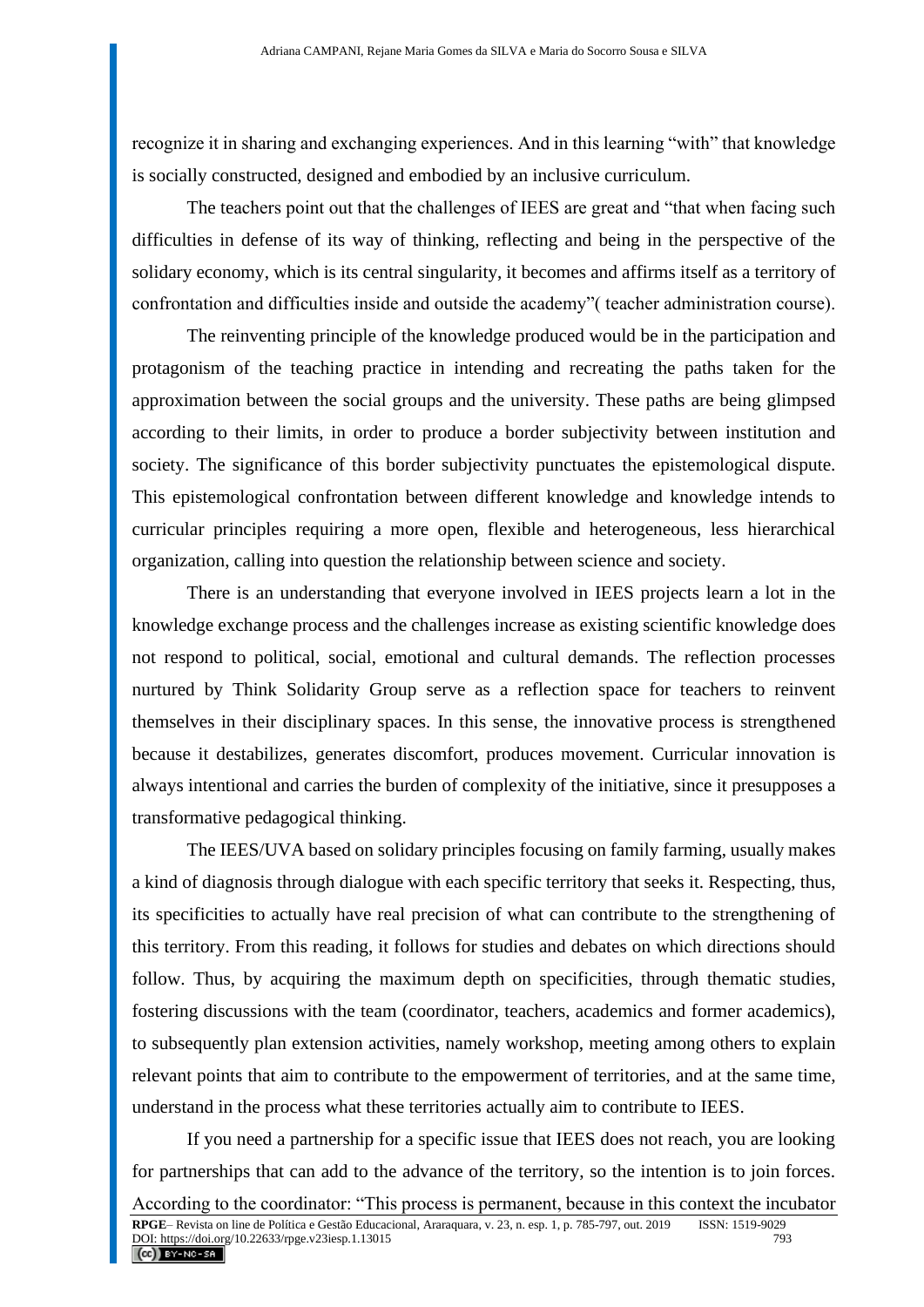itself is incubated, because it is constituted in this aspect of construction and reconstruction in the face of challenges and impasses that may arise in the journey".

From this perspective of university extension activities with the participation of academics and teachers, we realize that both experience a process of knowledge exchange with farmers, in order to understand the existence of a formative link that encompasses all involved, awakening them to reflections of diverse knowledge, both from the subjects who are from the academy, as well as those from the communities of the incubated groups. This scenario weakens the epistemological hierarchies governing the disciplinary knowledge of university teachers, disputes the technical, scientific and instrumental rationality of academic culture and strengthens the border identities of the university curriculum.

#### **Final considerations**

The IEES / UVA Extension Program helps farmers in the territories in the process of community incubation to advance collectively and individually, as they express confidence in their positions, followed by self-esteem, appreciation of their place of belonging through of interest to continue seeking improvements for their family farming ventures.

He understands that doing solidary economy is the possibility of producing in a sustainable way, living with quality of life and in community. With this philosophy, the program empowered community groups, teachers and students in their learning processes and social commitment. It is assumed that the university extension in the IEES can be produced as an ecology of knowledge, in a horizontal relationship and with social commitment, in the principles of solidary economy.

From the speeches of the teachers who participate in the program, we understand that the university extension of IEES is providing the exchange of knowledge, strain their disciplinary knowledge, provoke the construction of new curriculum territories and awaken to creativity and curricular innovation.

The role of IEES and its organizational, political and supportive struggle to improve the living and income conditions of incubated groups contributes to curricular innovation processes because it has claimed reinventing experiences that create new forms of sociability. Different ways of communicating and relating. Ways to invent and reinvent yourself.

It has not yet been possible to capture, by the teachers' statements, to what extent this reinvention process breaks disciplinary boundaries in their courses or in their pedagogical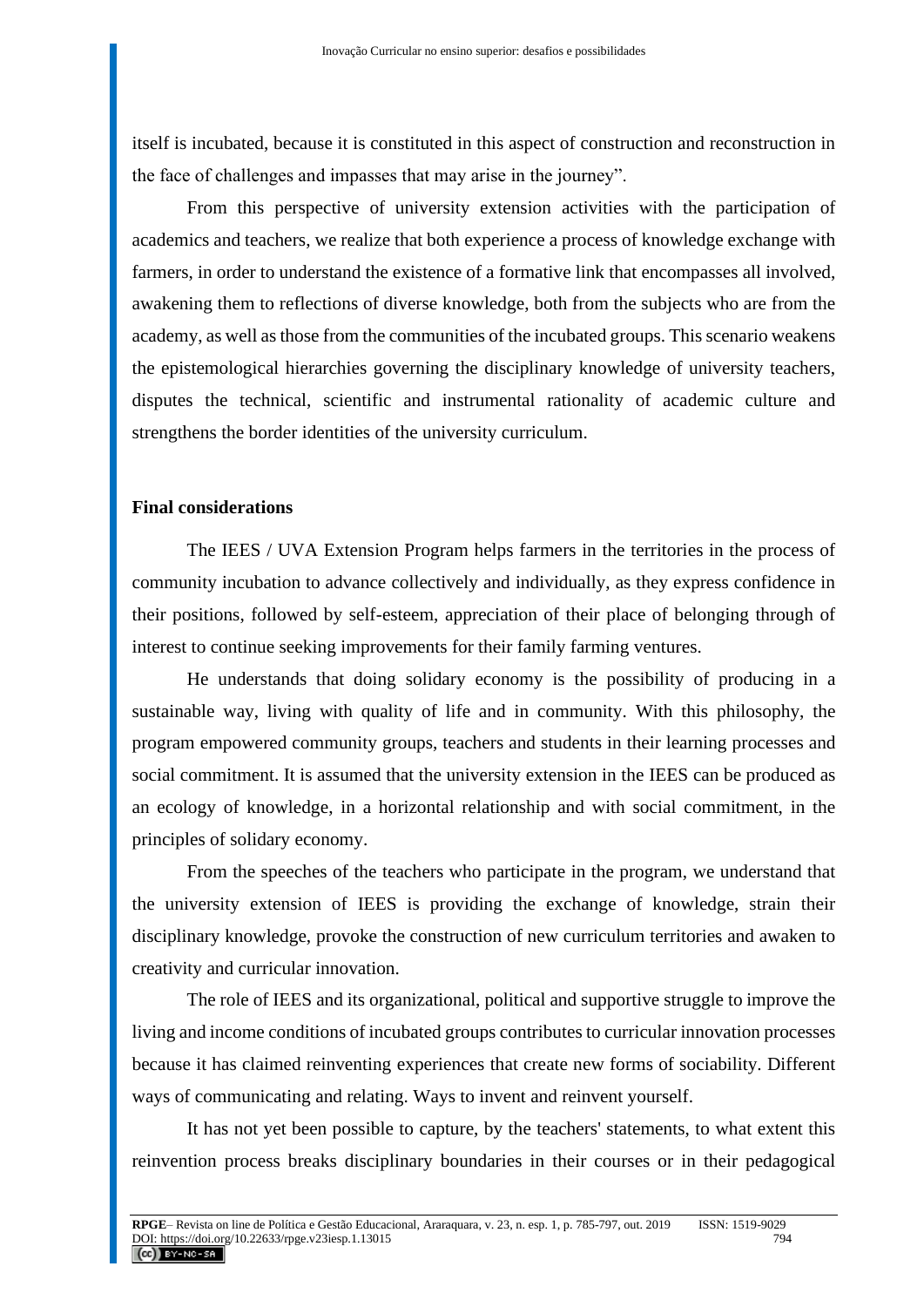experiences with their students in the curriculum routine, but it was possible to perceive it in the condition of their experiences with the Program.

## **REFERENCES**

BALL, S. J. Diretrizes políticas globais e relações políticas locais em educação. **Currículo sem fronteiras**, Porto Alegre, v. 1, n. 2, p. 99-116, jul./dez, 2001.

BONDIA, J. L. Notas sobre a experiência e o saber de experiência. **Revista Brasileira de Educação**. n. 19, p. 20-28, jan./abr., 2002. Disponível em: [http://www.scielo.br/pdf/rbedu/n19/n19a02.pdf.](http://www.scielo.br/pdf/rbedu/n19/n19a02.pdf)

BRASIL. **Plano Nacional de Educação 2014-2024 [recurso eletrônico]**: Lei nº 13.005, de 25 de junho de 2014, que aprova o Plano Nacional de Educação (PNE) e dá outras providências. Brasília: Câmara dos Deputados, Edições Câmara, 2014.

CAMPANI, A.; SILVA, R.; PARENTE, P. Inovação pedagógica na universidade. **Revista Educação e Fronteiras On-Line**, Dourados/MS, v. 8, n. 22, p. 18-34, jan./abr. 2018.

CONNELL, R. W. Justiça, conhecimento e currículo na educação contemporânea. In: Luiz H. da Silva e José C. de Azevedo (Orgs). **Reestruturação curricular**: teoria e prática no cotidiano da escola. Petrópolis: Vozes, 1995, p. 11-35.

GIROUX, A. H.; SIMON, R. Cultura popular e pedagogia crítica: a vida cotidiana como base para o conhecimento. In: SILVA, T. T., MOREIRA, A. F. B. (Org.). **Currículo, cultura e sociedade**. São Paulo: Cortez, 1994. p. 93-124.

HALL, S. **A identidade cultural na pós-modernidade**. Tradução Tomás Tadeu da Silva, Guacira Lopes Louro. 11. ed. , Rio de Janeiro: DP&A, 2006.

MASETTO, M. T. **Revista e-curriculum**, São Paulo, v. 7, n. 2, ago., 2011. Disponível em: [http://revistas.pucsp.br/index.php/curriculum.](http://revistas.pucsp.br/index.php/curriculum)

POPKEWITZ, T. **Reforma educacional**: uma política sociológica poder e conhecimento em educação. Porto Alegre: Artes Médicas.1997.

SANTOS, B. S. **Uma introdução a ciências pós moderna**, Graal, 1993.

SANTOS, B. S. **A crítica da razão indolente**: contra o desperdício da experiência. São Paulo: Cortez, 2000.

SANTOS, B. S. **Pela mão de Alice**: o social e o político na pós-modernidade. São Paulo: Cortez 1996

SANTOS, B. S.; FILHO, N. A. **A universidade no século XXI**: para uma universidade nova. Coimbra: Almedina Editora, 2008.